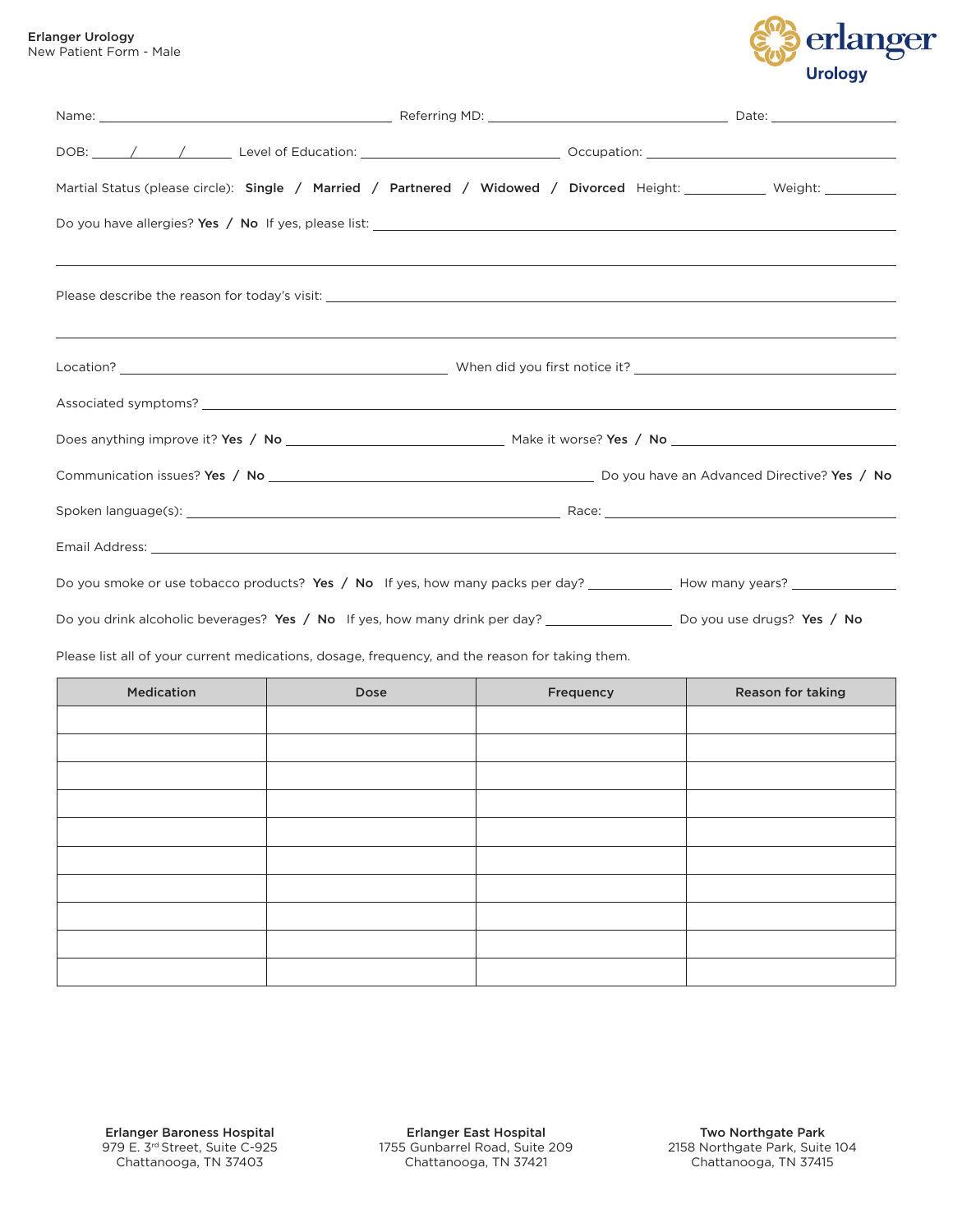

### PATIENT PAST MEDICAL HISTORY: Please list any medical conditions either current or past.

| $\Box$ Heart Disease              | $\Box$ Heart Attack                 | $\Box$ Stroke                         |
|-----------------------------------|-------------------------------------|---------------------------------------|
| □ Diabetes - On insulin? Yes / No | $\Box$ Cancer (please specify type) | □ Hypertensions (High Blood Pressure) |
| □ High Cholesterol                | $\Box$ Prostate Cancer              | □ Bowel Problems                      |
| □ Kidney Stones                   | □ Kidney Disease                    | $\Box$ Dialysis                       |
| $\Box$ Pacemaker/Defibrillator    | □ Bleeding Problems                 | $\Box$ Alzheimer's                    |
| <b>□</b> Lung Disease             | <b>Q</b> Liver Disease              | □ Epilepsy or Seizures                |
| $\Box$ Other:                     |                                     |                                       |

### PATIENT SURGICAL HISTORY: Please list any surgeries you have had and the year they were performed.

| Surgery | Year of Surgery |
|---------|-----------------|
|         |                 |
|         |                 |
|         |                 |
|         |                 |
|         |                 |
|         |                 |
|         |                 |
|         |                 |

#### FAMILY MEDICAL HISTORY: Please list any medical conditions in your family and specify which family member.

| Condition | <b>Family Member</b> | Condition | <b>Family Member</b> |
|-----------|----------------------|-----------|----------------------|
|           |                      |           |                      |
|           |                      |           |                      |
|           |                      |           |                      |
|           |                      |           |                      |
|           |                      |           |                      |
|           |                      |           |                      |
|           |                      |           |                      |
|           |                      |           |                      |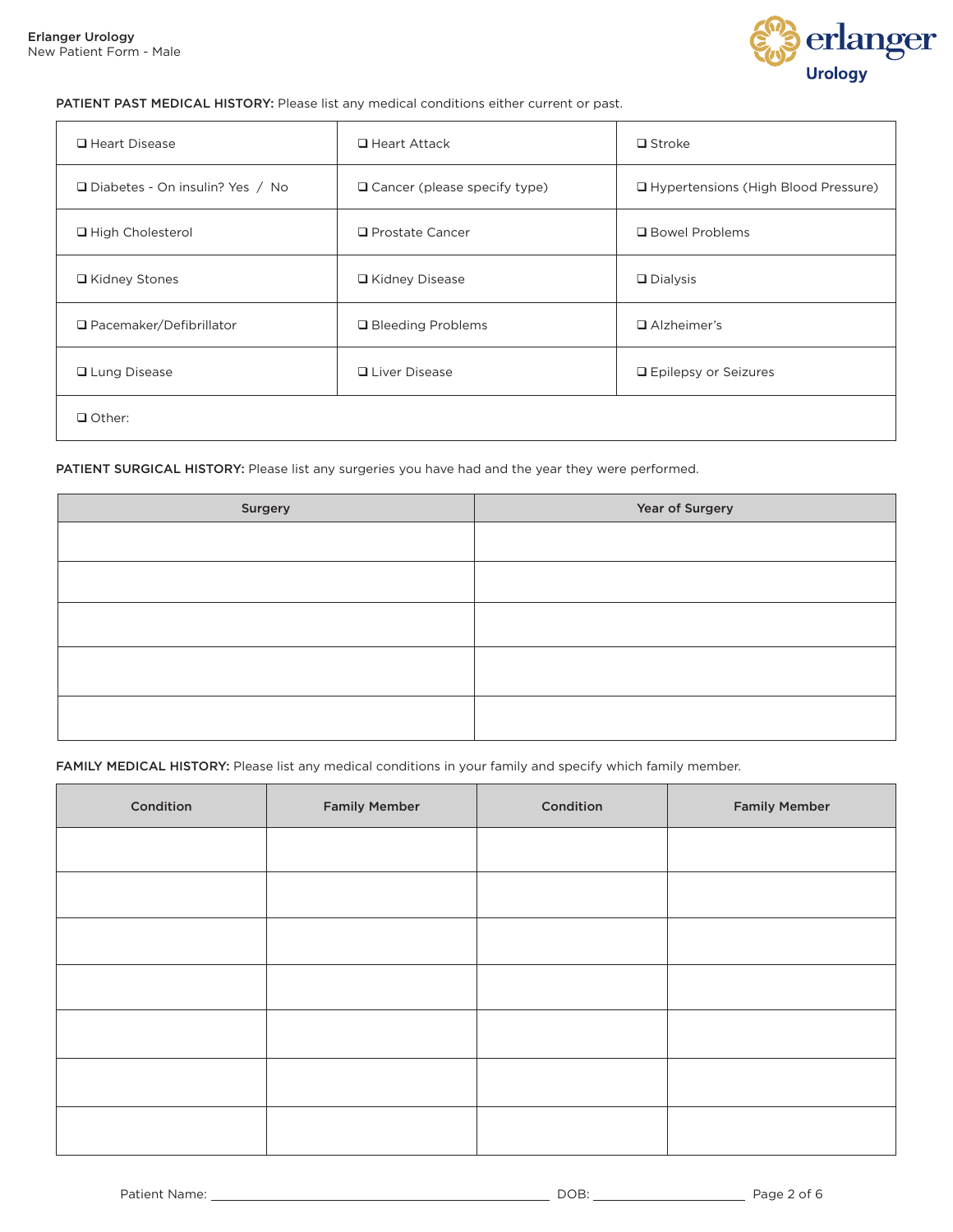

Review of systems: Please check if you have any of these symptoms recently. Please check NONE if none of the symptoms are present.

| General               | <b>Eyes</b>                         | <b>Neurologic</b>             | Gastrointestinal          |
|-----------------------|-------------------------------------|-------------------------------|---------------------------|
| $\Box$ Fever          | $\Box$ Double vision                | $\Box$ Dizziness              | $\Box$ Abdominal pain     |
| $\Box$ Chills         | <b>Q</b> Blurred vision             | $\Box$ Numbness/Tingling      | $\Box$ Constipation       |
| $\Box$ Headaches      | $\Box$ Glaucoma                     | □ Difficult balance           | $\square$ Diarrhea        |
| $\Box$ Weight loss    | $\Box$ Cataracts                    | $\Box$ Other: $\Box$          | $\Box$ Rectal bleeding    |
| $\Box$ Other:         |                                     | $\Box$ None                   | $\Box$ Use antacids       |
| $\square$ None        | $\square$ None                      |                               | $\Box$ Other:             |
|                       |                                     |                               | $\square$ None            |
| Ear/Nose/Throat/Mouth | Cardiovascular                      | <b>Respiratory</b>            | Hematological             |
| $\Box$ Hearing loss   | $\Box$ Chest pain                   | $\square$ Shortness of breath | □ Clotting disease        |
| $\Box$ Dentures       | $\Box$ Heart disease                | $\Box$ Chronic cough          | $\Box$ Anemia             |
| $\Box$ Nose bleeds    | $\Box$ Blood pressure               | $\Box$ Emphysema              | $\Box$ Other:             |
| $\Box$ Sore throat    | $\Box$ Heart murmur                 | $\Box$ Tuberculosis           | $\square$ None            |
| $\Box$ Other:         | $\Box$ Ankle swelling               | $\Box$ Other: $\Box$          |                           |
| $\square$ None        | $\Box$ Other:                       | $\Box$ None                   |                           |
|                       | $\square$ None                      |                               |                           |
| <b>Psychological</b>  | <b>Genitourinary</b>                | For Men                       | <b>Genitourinary</b>      |
| $\Box$ Depression     | $\Box$ Painful urination            | $\Box$ Erection problems      | $\Box$ Pregnancies        |
| $\Box$ Anxiety        | $\Box$ Frequent or urgent urination | $\Box$ Testicular lump        | $\#$ :                    |
| $\Box$ Other:         | □ Urine leakage                     | $\Box$ Prostrate procedure    | $\Box$ Vaginal deliveries |
| $\square$ None        | $\Box$ Urinary tract infections     | <b>□</b> Elevated PSA         |                           |
|                       | $\Box$ Blood in urine               | $\Box$ Other:                 | Difficult deliveries?     |
|                       | $\Box$ Kidney problems              | $\Box$ None                   |                           |
|                       | Other: _________________            |                               | $\square$ None            |
|                       | $\Box$ None                         |                               |                           |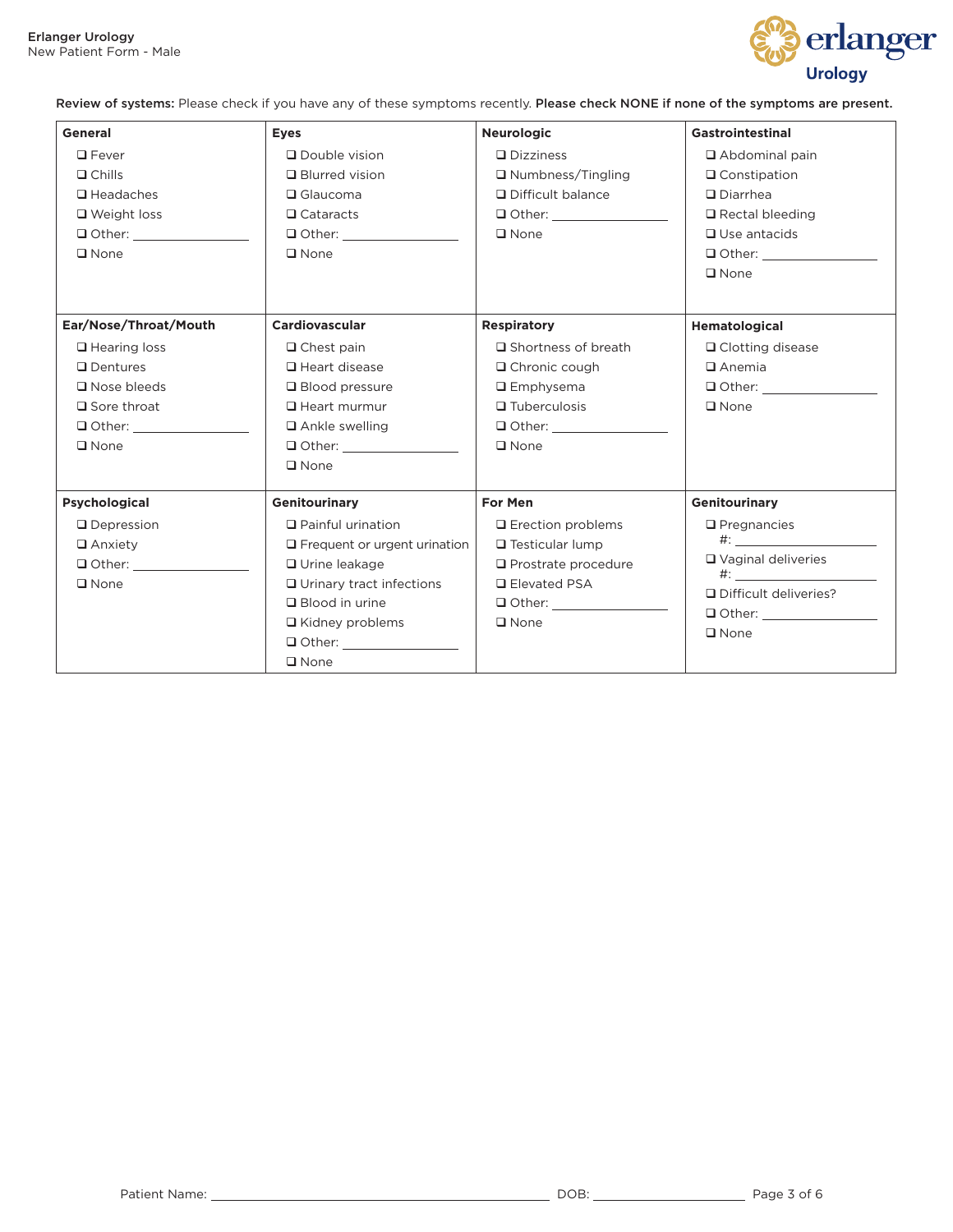

## PERMISSION FORM

| Name:   |         |        | DOB: |  |
|---------|---------|--------|------|--|
| Home #. | Cell #: | Work # |      |  |

May we leave medical information on your voicemail or answering machine? (circle)  $Y / N$ 

In the event that we are unable to contact YOU, please list the names and phone numbers of any family member(s) or friends that we may discuss your patient information with; by signing this form, you are giving Erlanger Urology permission to speak with and/or leave messages regarding test results, procedure scheduling, future appointments, medication issues, or any other instructions on your voicemail or with the person(s) listed below. This information will remain effective for the duration of your care unless terminated in writing by you.

| <b>Authorize Person(s)</b> | Relationship | Phone # |
|----------------------------|--------------|---------|
|                            |              |         |
|                            |              |         |
|                            |              |         |
|                            |              |         |
|                            |              |         |
|                            |              |         |
|                            |              |         |
|                            |              |         |
|                            |              |         |
|                            |              |         |

Patient Signature: Date: Date: Date: Date: Date: Date: Date: Date: Date: Date: Date: Date: Date: Date: Date: Date: Date: Date: Date: Date: Date: Date: Date: Date: Date: Date: Date: Date: Date: Date: Date: Date: Date: Date: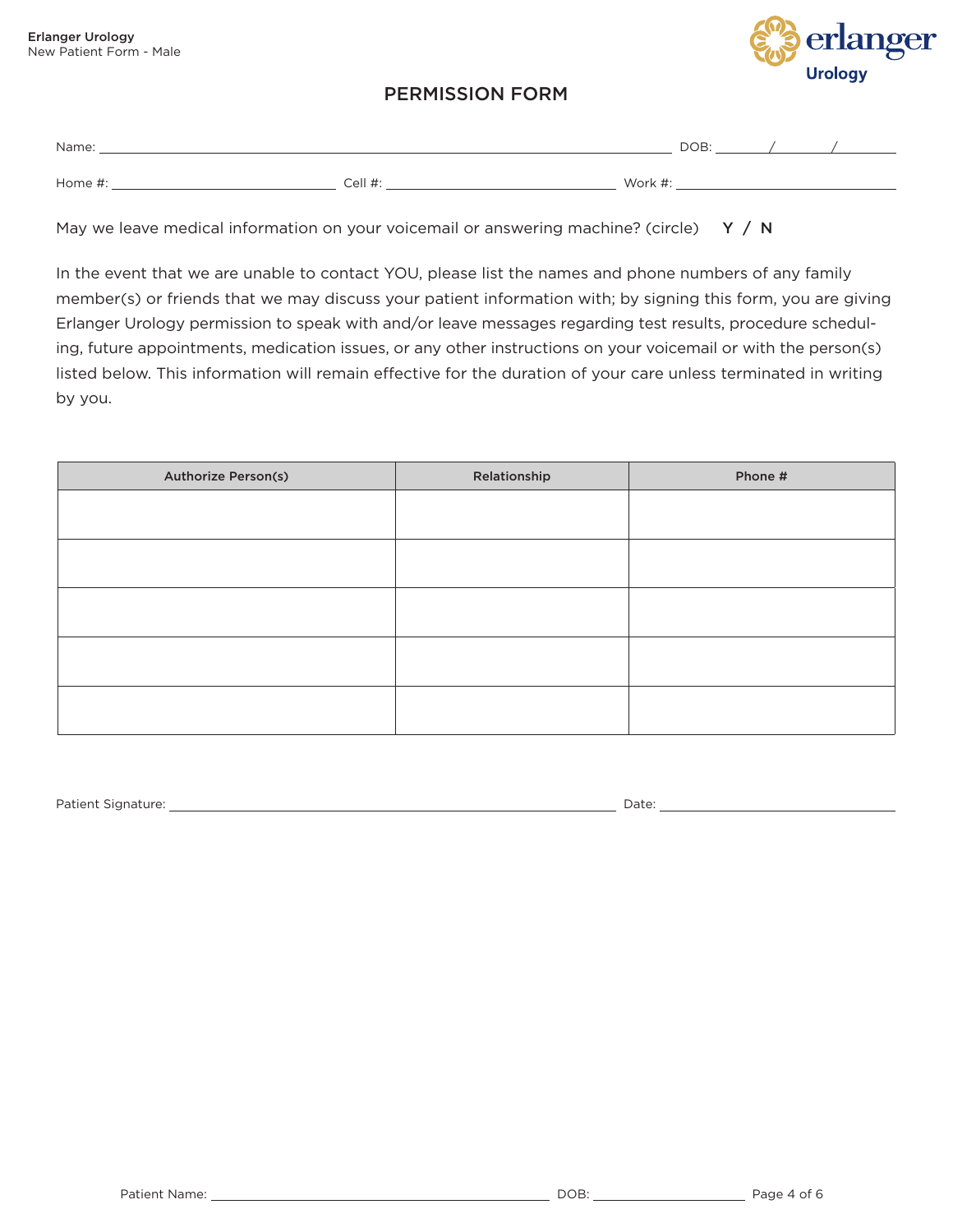

### PATIENT INFORMATION

| Is it okay to leave a voicemail/message on your phone regarding medication, labs, appointments, instructions? Yes / No  |  |  |  |
|-------------------------------------------------------------------------------------------------------------------------|--|--|--|
|                                                                                                                         |  |  |  |
|                                                                                                                         |  |  |  |
| INSURANCE (Please give your insurance card(s) to the receptionist)                                                      |  |  |  |
|                                                                                                                         |  |  |  |
|                                                                                                                         |  |  |  |
| Relationship to insured (please circle): Self / Spouse / Child / Other                                                  |  |  |  |
|                                                                                                                         |  |  |  |
|                                                                                                                         |  |  |  |
| Relationship to insured (please circle): Self / Spouse / Child / Other                                                  |  |  |  |
| <b>EMERGENCY CONTACT</b>                                                                                                |  |  |  |
|                                                                                                                         |  |  |  |
|                                                                                                                         |  |  |  |
| Is it okay to leave a voicemail/message on their phone regarding medication, labs, appointments, instructions? Yes / No |  |  |  |
|                                                                                                                         |  |  |  |
|                                                                                                                         |  |  |  |
| Is it okay to leave a voicemail/message on their phone regarding medication, labs, appointments, instructions? Yes / No |  |  |  |
| <b>PHARMACY</b>                                                                                                         |  |  |  |
|                                                                                                                         |  |  |  |
|                                                                                                                         |  |  |  |
| PHYSICIANS (Please list first and last name)                                                                            |  |  |  |
|                                                                                                                         |  |  |  |
|                                                                                                                         |  |  |  |
|                                                                                                                         |  |  |  |
|                                                                                                                         |  |  |  |
|                                                                                                                         |  |  |  |